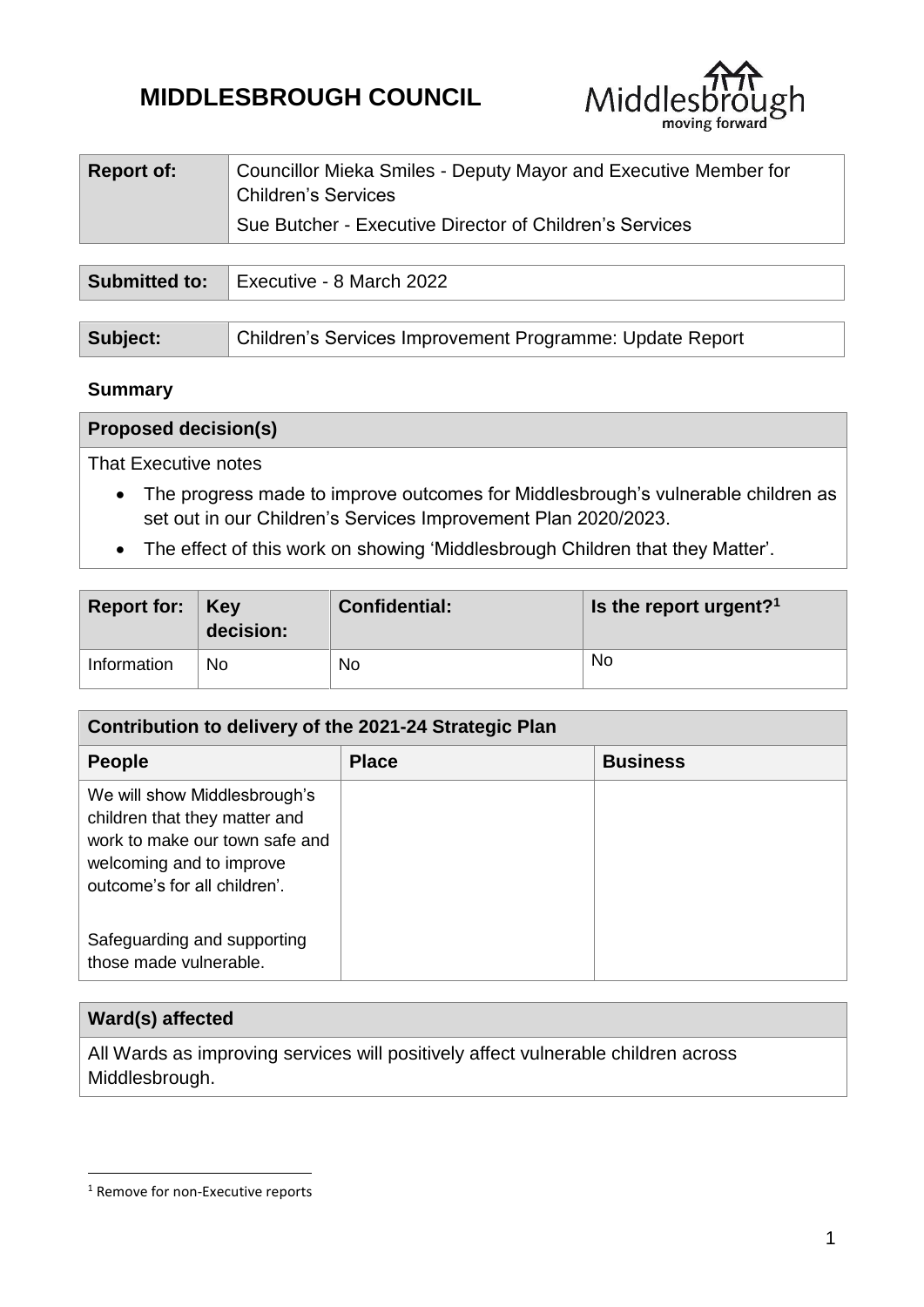## **What is the purpose of this report?**

1. To brief members of the Executive on the progress made against the Children's Service Improvement Plan with particular reference to the findings of Middlesbrough's Ofsted Monitoring Visit in December 2021.

# **Why does this report require a Member decision?**

2. This report is for noting only.

## **Report Background**

- 3. The Department of Education appointed a Commissioner, Peter Dwyer in March 2020 to assess Middlesbrough's potential to improve outcomes for vulnerable children and young people following a full inspection by Ofsted in January 2020. The Commissioner wrote his final report following his 'virtual' visit to Children's Services in June/July 2021. He stated that 'Considerable progress has been made and there is evidence of real impact most impressively in the face of significant demand and need, the LA has tackled legacy issues which had inflated the volume of cases in higher tiers of provision'. The Parliamentary Under-Secretary of State for Children and Families, Will Quince, subsequently agreed to withdraw Commissioner support on 22nd November 2021. This was a significant step for Middlesbrough although unfortunately delayed by a change in ministerial responsibilities. A meeting between colleagues from the Department for Education, executive members and senior officers explored the significant changes in the Council's Executive and the potential implications of a change of overall management structure. The DfE was assured that the new changes would help to stabilise the situation and that the Executive team were committed to the improvement journey. The DfE decided that because the changes were not yet embedded that Middlesbrough has now received a revised Statutory Direction. It has taken some time for the DfE to produce the Statutory Direction Notice and it is not due for publication until March 2022. Stuart Smith, Middlesbrough's Improvement Adviser, now has a focus on supporting members in their roles including the lead member for Children's Services, the chair of Children's Social Care Scrutiny, the Chair of the Corporate Parenting Board and the Chair of Education and Learning Scrutiny. In addition members most involved with the Children's Services including the lead member for children's services have undertaken training with the Local Government Association and a wider group of members are attending training on how to be a successful Corporate Parent.
- 4. At the same time, the Minister also agreed to award Middlesbrough a grant of £330k to support practice improvement. This funding is focused on bringing in additional practice expertise in areas identified for specific improvements such as children with disabilities. The Children's Services leadership team is concerned that this funding is only up until 31<sup>st</sup> March 2022 and that without further funding there may not be enough time to secure sufficient traction on improvement. It is hoped that another bid can be made to secure funding from 1st April onwards.
- 5. Ofsted carried out a Monitoring Visit to Children's Services on 14<sup>th</sup> and 15<sup>th</sup> December 2021. The report, published on 31<sup>st</sup> January, is attached to this report. The visit focused on work with:
	- Children in Need
	- Children in Need of Protection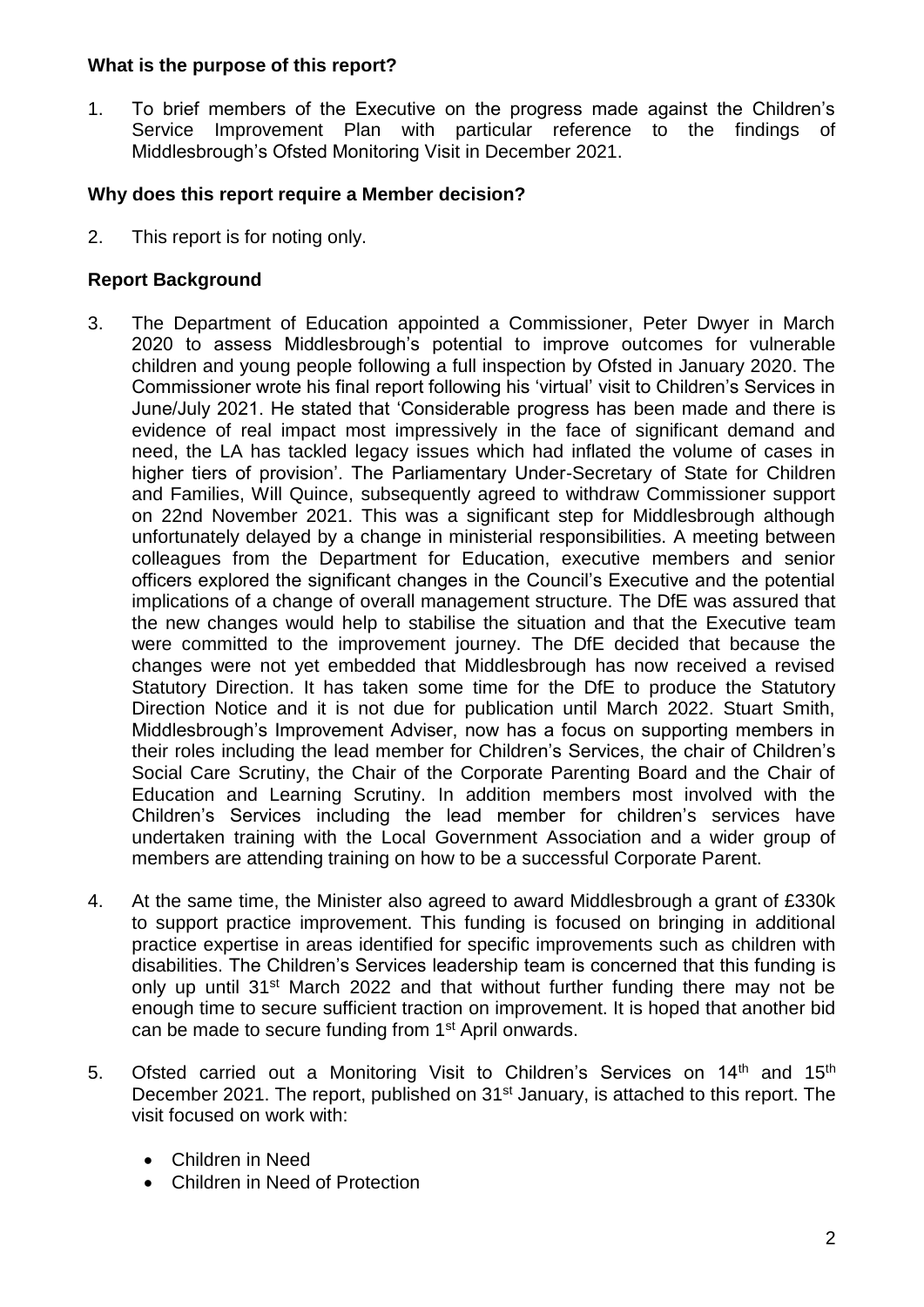The Public Law outline process – a formal process of work carried out to prevent work with children being escalated into court.

# **Strengths**

- 6. The inspectors found no child at risk of immediate harm or in need of urgent action. This is significant progress from the full inspection November/December 2019 (report published in Jan 2020)
- 7. The Senior Management Team know their services well and they have a realistic understanding of progress.
- 8. A detailed Self Evaluation document accurately describes improvements and areas for further development.
- 9. There is a successful focus on improving the capacity of staff, decreasing caseloads and employing more permanent, qualified and experienced staff.
- 10. Our audit programme, called Audit to Excellence is a particular strength. It gives a wide and in-depth coverage of the quality of the service with a robust moderation process.
- 11. There has been a successful focus on compliance for example we are carrying out the right work at the right time for example.
- 12. As well as the focus on compliance there has been an appropriate focus on improving the quality of practice through increased training and learning opportunities
- 13. There are some examples of good practice. The report says, 'for these children, there was good effective working relationships with the parents, good observations, meaningful direct work and well-focused planning and management oversight'
- 14. Stronger practice where there are immediate safeguarding concerns and children on the edge of care
- 15. It is extremely gratifying to note Ofsted's observations that Social Workers:
	- Know their children well and have an enthusiasm and passion for improving their lives.
	- Felt supported during lockdowns
	- Reported how Children's Services has been improving and that they are better supported to do their work.

# **Areas for Development**

- 16. There is still a stubborn 20% of inadequate practice although more recently this is showing some signs of improvement.
- 17. Plans and planning are not yet focused enough and lack timescales relevant to the child. This leads to delays in progressing children's plans so some children remain in situations where their needs are not met or sufficiently managed.
- 18. There is still an insufficient focus on the lived experience of the child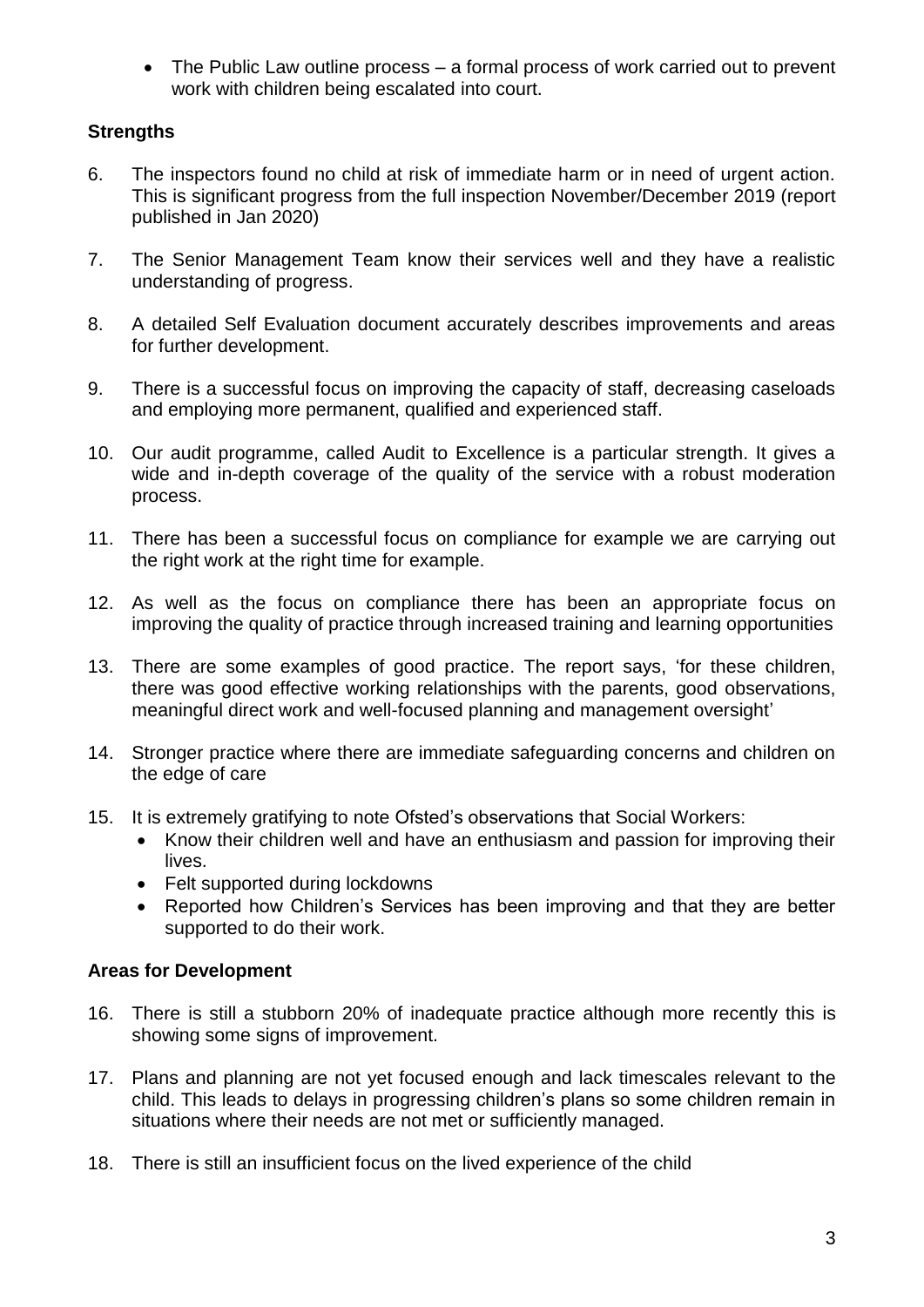- 19. Social work tools such as the graded care profile used to support the identification of neglect are not sufficiently utilised to focus on patterns of behaviour and cumulative risk.
- 20. In the main, supervision is not sufficiently driving improvements and the management of decision making is too limited
- 21. Positive steps have been taken to improve pre-proceedings work but management oversight does not always lead to the identification of what needs to change for children.
- 22. There is evidence of a risk averse culture meaning that
	- Some families find themselves subject to statutory Child protection planning when in Ofsted's view it is not needed e.g. families who need support but work well with social workers and other agencies.
	- Safety plans can be in place when cases close when different support packages would be more effective.
- 23. Although there remains much to do Ofsted and the DfE are positive about Middlesbrough's practice improvement to date.

## **Next Steps**

- 24. To revise the improvement plan to reflect the areas for development highlighted in the report.
- 25. To have a determined focus on moving the quality of practice.
- 26. There will be at least two more monitoring visits the first of which is in March 2022 followed by one in June 2022. The March visit will focus on court work, permanence which was a significant factor in receiving our inadequate grading in January 2020 and looked after children.
- 27. In the autumn Ofsted will consult with us as to our readiness for a full inspection or whether there should be another monitoring visit with a full inspection likely to be at the end of 2022 or early 2023. Although moving out of intervention as soon as possible seems positive the view of the leadership team is that by waiting a further few months we could gain a higher Ofsted grading which will stand the authority in good stead going forward.
- 28. The Multi-Agency Improvement Board continues to meet on a six weekly basis and will continue to do so at least up until the full inspection. In addition to holding Children's Services to account for our own progress a major focus for the Board going forward has to be on continuing to develop strong working relationships with our partner agencies. A board development session focusing on systems leadership across all agencies working with and for children as one system is planned for April/May 2022.

## **What decision(s) are being asked for?**

That Executive notes:

29. The progress made to improve outcomes for Middlesbrough's vulnerable children as set out in our Children's Services Improvement Plan 2020/2023.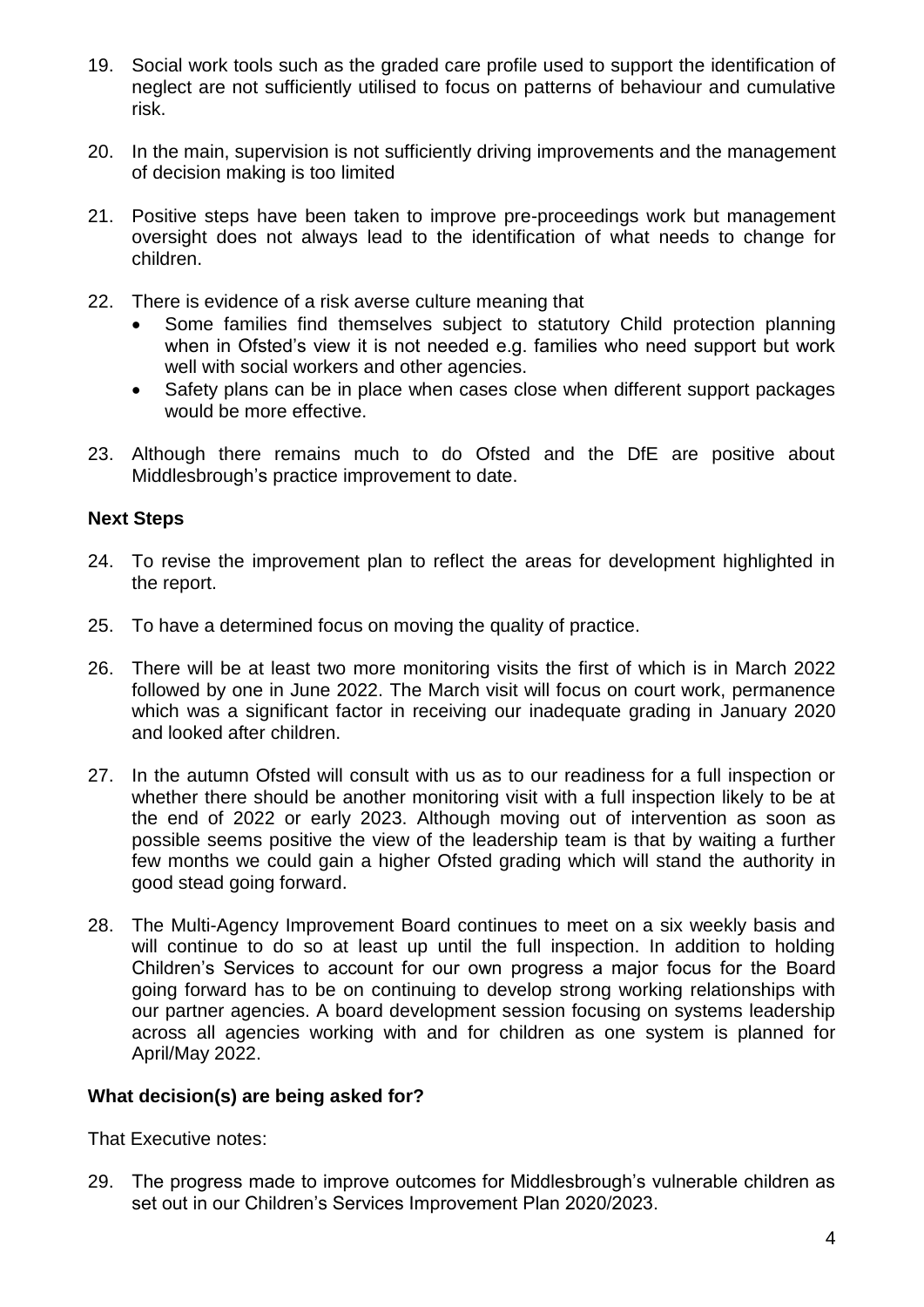30. The effect of this work on showing 'Middlesbrough Children that they Matter'.

## **Why is this being recommended?**

31. To ensure that Members are fully briefed this report has not been considered by the Overview and Scrutiny Board or by a Scrutiny Panel.

## **Other potential decisions and why these have not been recommended**

32. Executive could chose not to formally note the report but this would mean that the improvements to services for Middlesbrough's most vulnerable children are not formally recognised.

## **Impact(s) of recommended decision(s)**

## **Legal**

33. The work being carried out within the improvement plan contributes to the Council meeting its statutory duties in regards to safeguarding children in Middlesbrough.

## **Financial**

- 34. Children's Services have been awarded the grant, paid in arrears on actual expenditure, of £330,120 from the DfE Children's Services Improvement and Intervention Unit (CSIIU) to support the Improvement journey in Middlesbrough.
- 35. The Council will look to bid for further funding opportunities beyond 31st March 2022.
- 36. This initial short term funding has allowed an increase in capacity in Practice Improvement, Vulnerable adolescents, Children with Disabilities, participation of young people as well as improving data and evaluation of services.
- 37. The funding has to be spent by 31<sup>st</sup> March 2022, and is only based on relevant actual expenditure.
- 38. There are no effects on the Councils revenue position from the grant in this current financial year 2021-22.
- 39. The council have provided approximately £1.6m per annum during the last two financial years for Improvement.
- 40. The Children's Services financial position is detailed in the latest Quarter 3 report to Executive.

## **Policy Framework**

41. The contents of this report do not impact on the Council's policy framework.

## **Equality and Diversity**

42. The improvement of children's services should not result in policies and practices that impact inequitably on individual or groups because they hold one or more protected characteristics.